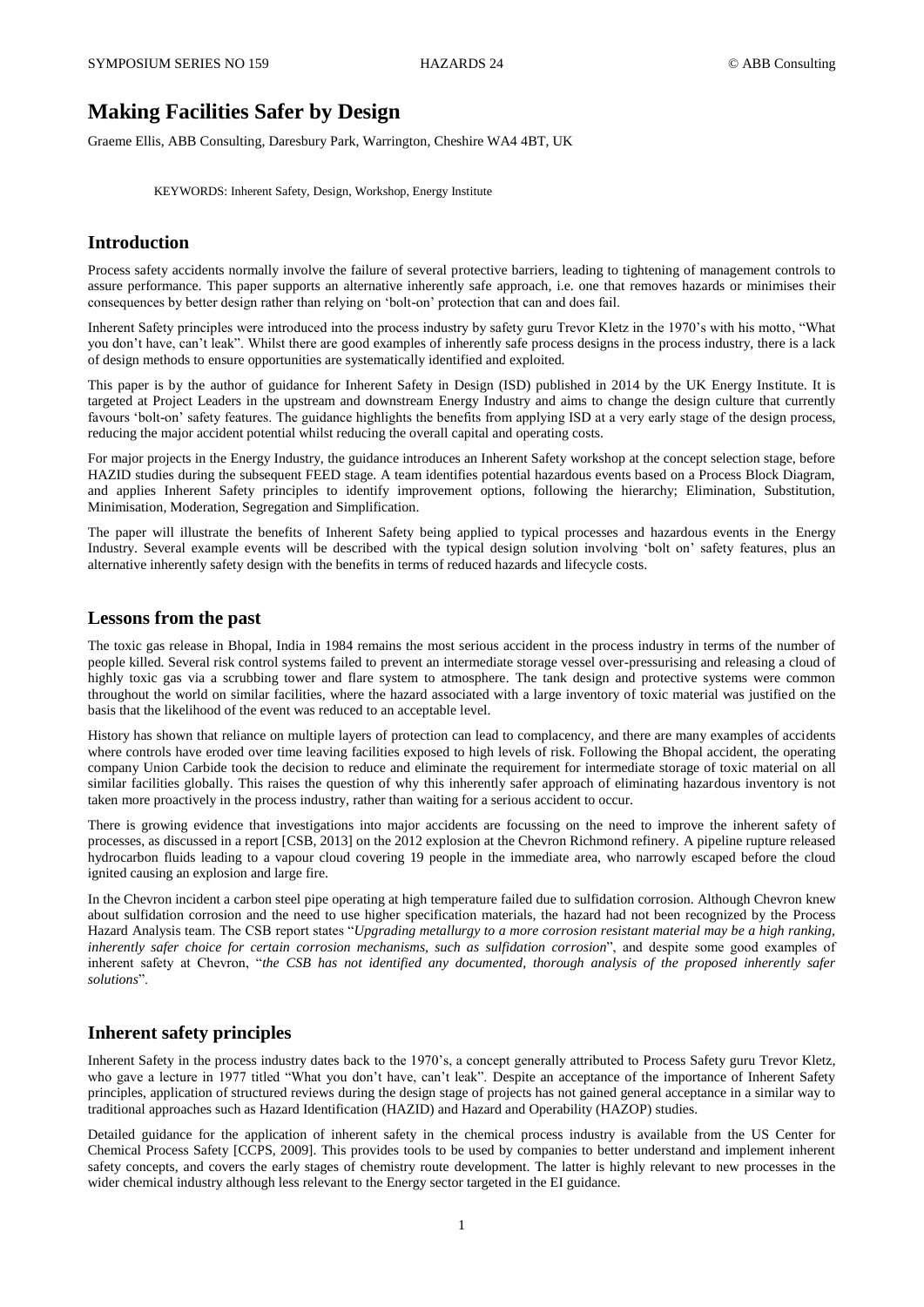Traditional process safety approaches generally require 'add-on' risk reduction measures that are costly to install and maintain. By comparison, Inherent Safety in Design provides the opportunity to eliminate hazards or reduce their severity by better design, reducing the overall Capital and Operating Expenditure.

The following definition of Inherent Safety has been provided by the UK Health and Safety Executive (HSE) [Mansfield et al, 1996]:

*"An 'inherently safer' approach to hazard management is one that tries to avoid or eliminate hazards, or reduce their magnitude, severity, or likelihood of occurrence, by careful attention to the fundamental design and layout. Less reliance is placed on 'add-on' engineered safety systems and features, and procedural controls, which can and do fail"*.

Whilst process designers will point to examples of inherent safety features considered to be good practice, it is generally believed that opportunities for applying Inherent Safety in Design are not being systematically assessed. This is potentially due to a lack of awareness of this topic or lack of tools to be applied during normal projects to encourage inherent safety thinking. Design teams may also believe there is a lack of opportunity to apply Inherent Safety in Design for established technology, particularly when the basic design is 'standardised' or provided under license. Inherent Safety in Design can however be applied to all stages of the design lifecycle, although it is generally agreed that the greatest benefits will be obtained during the early concept stage.

Based on HSE guidance, Table 1 provides a standard hierarchy of inherent safety principles, which can be applied to specific hazardous events when searching for design improvement options.

| Principle          | Interpretation                           | How                                     |
|--------------------|------------------------------------------|-----------------------------------------|
| Elimination        | Avoid the hazard completely              | Change the process, design, layout or   |
|                    |                                          | activity                                |
| Substitution       | Reduce the hazard severity by changing   | Use less hazardous substance or process |
|                    | nature of hazard                         | equipment                               |
| Minimisation       | Reduce the hazard severity by changing   | Reduce the inventory of hazardous       |
| (Also called       | quantity of hazard                       | substance.                              |
| 'Intensification') |                                          |                                         |
| Moderation         | Reduce the hazard severity by minimise   | Use less hazardous form of a substance  |
| (Also called       | the impact of a release                  | or moderate the processing conditions   |
| 'Attenuation')     |                                          |                                         |
| Segregation        | Limitation of effects reducing potential | Use of physical separation distance or  |
|                    | for hazard to cause harm                 | physical barriers between source of     |
|                    |                                          | hazard and people/environment           |
| Simplification     | Reduce the hazard likelihood             | Design of equipment and procedures to   |
|                    |                                          | reduce complexity or reduce frequency   |
|                    |                                          | of hazardous activity or eliminate      |
|                    |                                          | opportunities for error or increase the |
|                    |                                          | chance of recovery                      |

Table 1: Inherent Safety Principles

Codes of practice do not generally encourage the application of inherent safety principles. The hazards associated with inventories of hazardous substances tend to be accepted as essential for the design, and the code focusses on provision of suitable risk reduction measures, and how these are designed and maintained as reliable throughout the facility lifecycle. For this reason design teams should not rely on applying codes of practice in order to optimise the inherent safety of a process, and should consider additional tools such as those as described in this paper.

## **Benefits of inherent safety**

Figure 1 demonstrates the benefits from applying Inherent Safety early in the project before decisions have been made on the choice of equipment. At this stage the design only appears 'on paper', allowing significant changes to be made achieving substantial reduction in risks, at relatively low cost. As the design progresses and the process is increasingly fixed, it becomes difficult and costly to make changes, and the benefits in terms of hazard and risk reduction on the overall process become limited.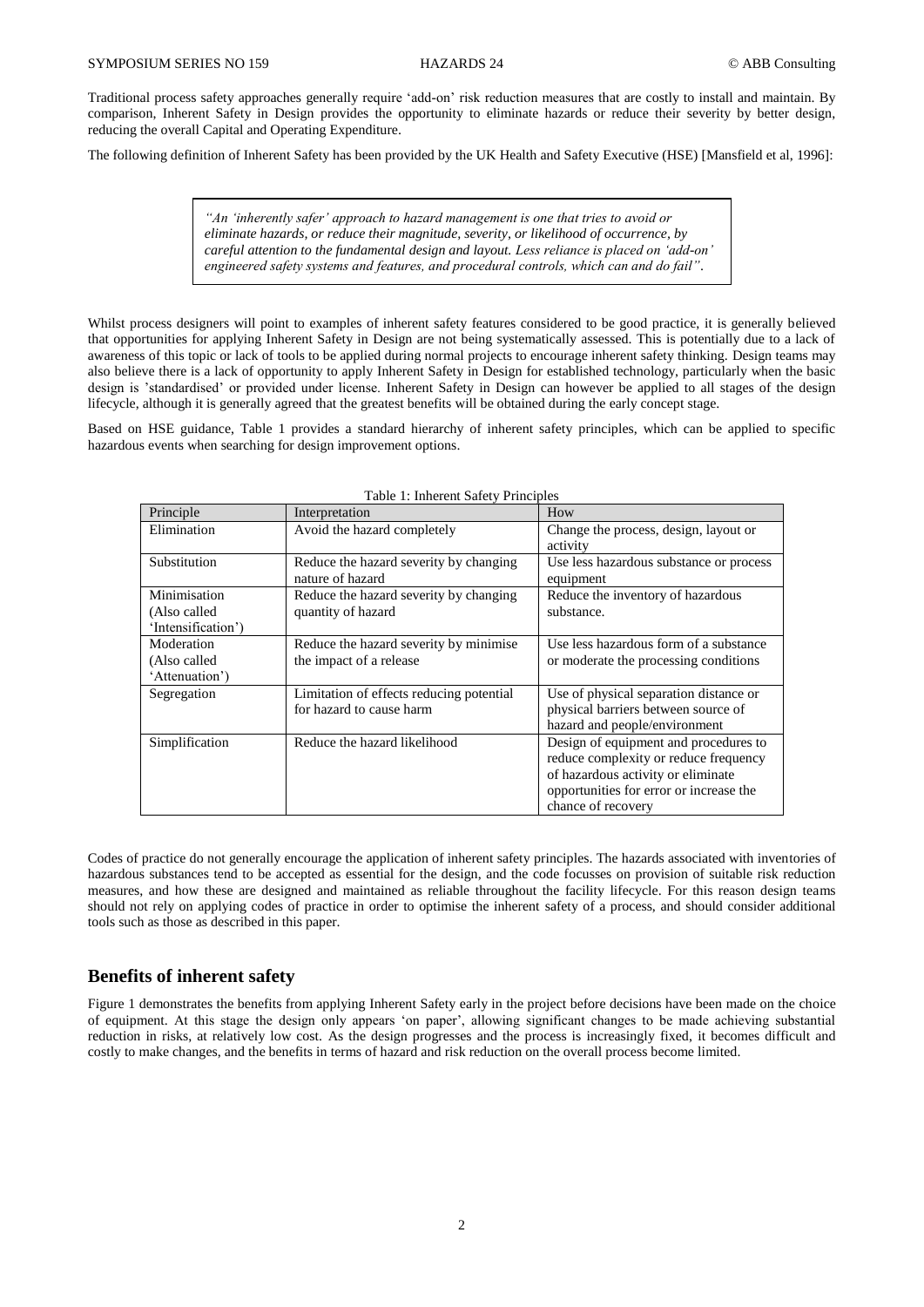### Figure 1: Benefits of Inherent Safety in Design early in the project



Based on EI guidance [Energy Institute, 2014], effective application of Inherent Safety in Design can provide the following benefits.

- Unlike traditional approaches to process safety that require expensive 'add-on' risk reduction measures, Inherent Safety in Design provides an opportunity to identify improvements that can reduce overall Capital and Operating expenditure.
- The principle of 'minimisation' challenges large inventories of dangerous substances and promotes smaller equipment with reduced cost and weight, particularly beneficial for offshore platforms.
- Eliminating or reducing hazards early in the design will avoid potential delays caused re-design to meet risk criteria.
- Reduction in process equipment and 'add-on' safety systems reducing the time for design, procurement, construction and installation.
- Less 'add-on' safety systems decreases maintenance, repair and inspection costs during facility lifecycle.
- Reducing the number of hazardous activities and hence number of personnel exposed to risks and the likelihood for human failure, and

In many cases the benefits of an inherent safety improvement option will be clear, whereas in other cases there may be conflicts between options that need detailed assessment to resolve. There may be also be conflicts of interest on the project team, including factors such as; cost implications, operational flexibility, personal preferences, available information or pressures due to project schedule.

The most inherently safe process will not always be the most attractive economically and the technology may be unproven. Design teams should be aware that technology continues to evolve, and inherent safety options that are not economically attractive for a current project should be retained for consideration on future projects.

## **Legislative drivers**

There is increasing expectation from Regulators that inherent safety is assessed during the early stages of design, as shown by quotes below from European and US regulatory bodies. Failure to comply with these requirements could result in significant delays and costs at later stages of the project.

The EU 'Seveso' Directive for onshore plants requires duty holders to demonstrate 'all measures necessary' to prevent and mitigate Major Accident Hazards. The Major Accident Hazard Bureau guidance [MAHB, 2005] on the preparation of a safety report, states that "*inherent safety should be considered first, when feasible (i.e. hazards should always be removed or reduced at source*".

The EU Offshore safety directive 2013 related to offshore oil and gas operations requires: '*a description of the design process for the production operations and systems, from an initial concept to the submitted design or selection of an existing installation, the relevant standards used, and the design concepts included in the process*;' and later requires the Competent Authority to ensure: '*how the design decisions described in the design notification have taken account of risk management so as to ensure inherent safety and environmental principles are incorporated*'.

US OSHA PSM standard requires companies handling hazardous substances to carry out Process Hazard Analysis to identify and assess hazards, but has no specific requirement for Inherent Safety in Design. CSB Interim Investigation report [CSB, 2013] on the Chevron refinery fire, states that inherent safety reviews are currently mandated for high-risk facilities in New Jersey and Contra Costa County California, and there is a trend towards this becoming a federal requirement.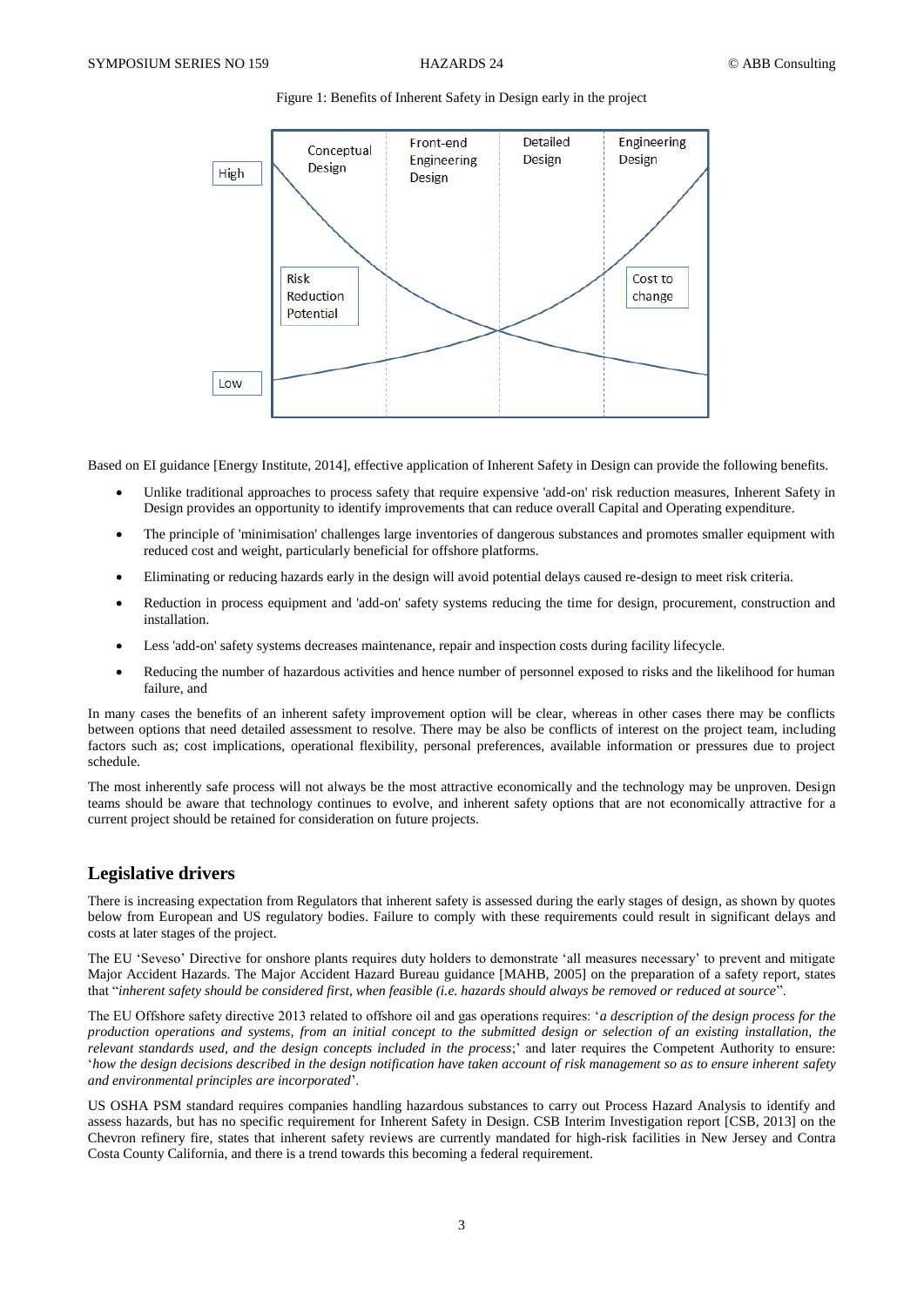## **Updated EI guidance**

The first issue of EI guidance on Inherent Safety [Energy Institute, 2005] was sponsored by the UK HSE and UK Offshore Operators Association and aimed to reduce the occurrences of adverse findings in design safety cases for the UK Offshore oil and gas sector. The scope of the second issue [Energy Institute, 2014] has been broadened to large and small organizations in the global energy industry, including offshore production platforms, onshore refineries, fuel storage facilities, and power generation stations.

The guidance proposes that companies should develop procedures to ensure that options to improve Inherent Safety are systematically reviewed throughout the design lifecycle. Inherent Safety options should be systematically identified and assessed throughout the design stage to ensure that all opportunities to eliminate or minimize hazards at source have been assessed. For any residual risks, a risk management approach is then needed to ensure that the likelihood has been reduced to a tolerable level in line with appropriate risk tolerability criteria.

It is recognised that implementation of improvement options will in practice be subject to cost, schedule and technology constraints. Assessments should consider total project and lifecycle costs, as inherent safety options may require more expensive major equipment items whilst reducing the overall capital and operating expenditure. Table 2 provides an example of a common hazard associated with overpressure of a vessel, and contrasts the traditional approach taken by design teams with an alternative inherently safer approach that could be adopted.

| Table 2: Example of Inherent Safety reducing overall costs |                                       |                                             |  |
|------------------------------------------------------------|---------------------------------------|---------------------------------------------|--|
| Hazard                                                     | <b>Traditional Approach</b>           | <b>Inherent Safety Approach</b>             |  |
| Overpressure and rupture of vessel                         | Vessel designed for normal operating  | Elimination                                 |  |
| resulting from increased pressure due to                   | pressure and provided with high       | Provide vessel with design pressure         |  |
| loss of temperature control and contents                   | temperature trip isolating heating    | above maximum credible pressure with        |  |
| heated towards temperature of heating                      | medium and pressure relief system     | contents at heating medium temperature.     |  |
| medium                                                     | designed for maximum rate of          | Comment: The cost of the vessel will        |  |
|                                                            | vapourisation.                        | increase due to requirement for thicker     |  |
|                                                            | Comment: This has additional costs to | plates, and this may not be a cost          |  |
|                                                            | provide safety systems and maintain   | effective option for large storage vessels. |  |
|                                                            | these systems during the facility     |                                             |  |
|                                                            | lifecycle.                            |                                             |  |

EI guidance [Ref 1] provides a staged methodology for applying Inherent Safety in Design, starting at the early Concept stage, and working through the through the subsequent Front-end Engineering Design stage, Process Design stage and Engineering Design stage. The main additional requirement promoted in the guidance is an Inherent Safety workshop during the concept stage. The guidance also describes how Inherent Safety can be effectively evaluated at the later project stages as part of established Process Hazard Analysis techniques such as HAZID and HAZOP studies.

An Inherent Safety workshop will not be appropriate for all projects. The following questions should be addressed at the concept stage, and a structured inherent safety workshop considered if any apply:

- Lack of a clear understanding of project objectives and the processes involved;
- Project significantly impacts on existing facilities;
- Process safety incidents have occurred on similar projects or using similar technology both within the company and within other companies/sectors;
- New hazardous substances being introduced in significant quantities, as raw materials, intermediates, products or utilities/services;
- New process technology required which has a lack of experience for application in this process;
- Significant changes to processing conditions, e.g. pressure, temperature;
- Lack of understanding of the consequences of 'loss of containment' or 'release of energy' in terms of effect on people and the environment;
- Requirement to prepare or update regulatory process safety documentation, e.g. safety case or safety report;
- Increased transportation of hazardous substances, e.g. by road, rail, pipeline or ship;
- Increased hazards to people located in occupied buildings on the facility or people in adjacent facilities or the local neighbourhood;
- Proposed location for the facility subject to external hazards such as; earthquake, aircraft crash, flooding, breach of security, etc.;
- Lack of previous experience and suitable Design Guidelines, Codes of Practice, and Standards, and
- Existing emergency facilities not adequate to meet increased demands.

An Inherent Safety workshop at the concept stage has the objective of identifying process safety hazards and assessing options to eliminate the hazard or reduce severity. The methodology is similar to a traditional HAZID study, except the focus for improvement is elimination and reduction of hazards rather than provision of 'add on' risk reduction measures.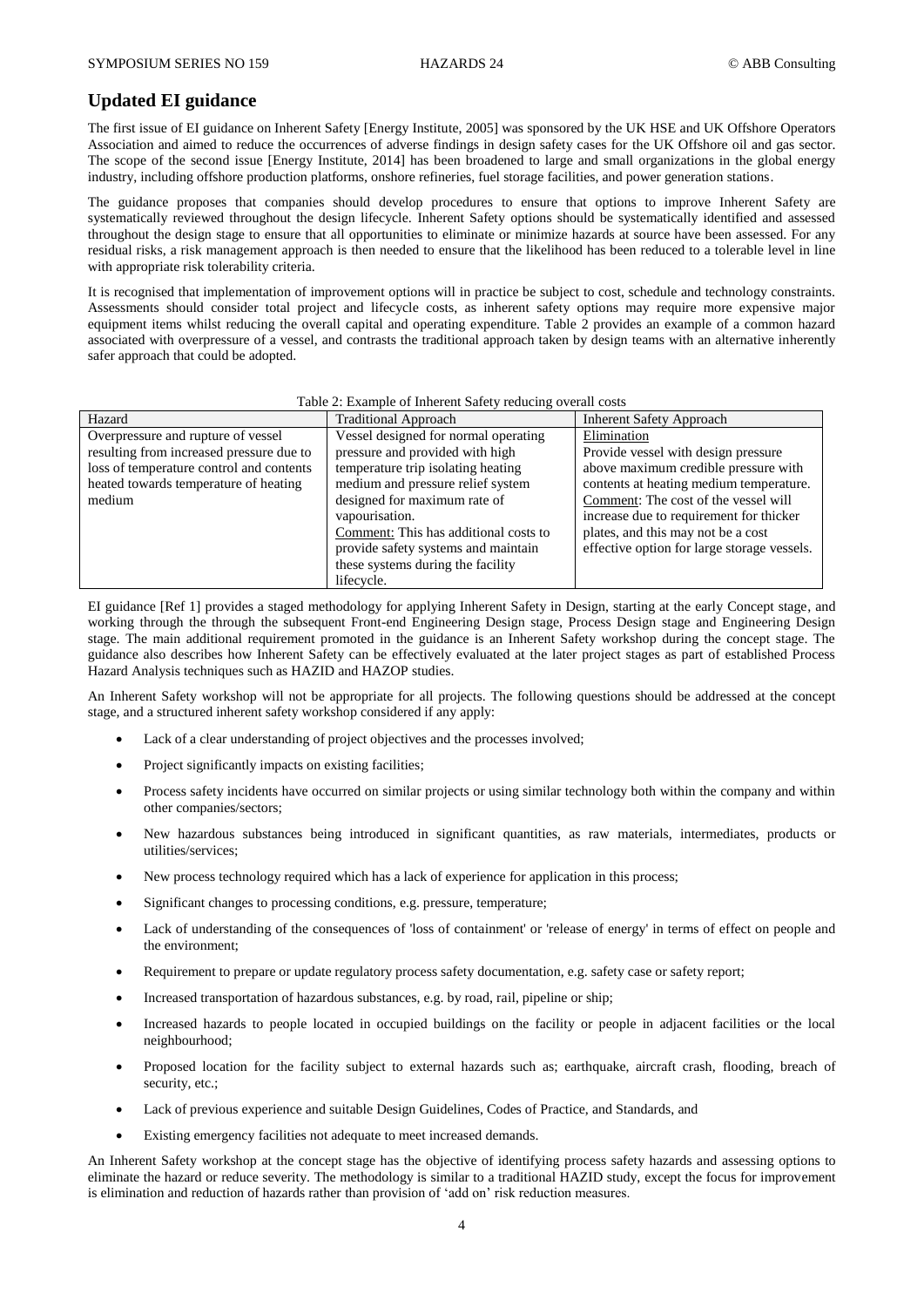A Process Block Diagram for each process option should be prepared in advance of the workshop. For example a new offshore production well may include options for subsea facilities, a normally unmanned installation, or a fully occupied platform. Each block should represent a process system, e.g. storage, heating, separation, or transfer. The blocks and connecting lines should show basic process parameters such as pressure, temperature and fluid composition.

The Inherent Safety workshop team firstly 'brainstorm' potential hazardous event at each process block based on their knowledge and experience. Inherent safety principles in Table 1 should be applied to assess process design options, focussing on elimination or reduction of the hazard, rather than reducing the likelihood by providing 'bolt-on' risk reduction measures. A check should be made that the options considered are towards the top of the hierarchy of controls, i.e. Elimination, Prevention, Control, and finally Mitigation.

Table 3 provides a typical record of the Inherent Safety workshop, detailing the specific hazardous event that has been assessed, with potential improvement options that require further assessment, and any comments on the feasibility of these options.

| Table 3 – Inherent Safety workshop record |                                 |           |                               |                            |
|-------------------------------------------|---------------------------------|-----------|-------------------------------|----------------------------|
| <b>Block</b>                              | <b>Hazardous Event</b>          | Guideword | IS Option                     | Feasibility                |
| Condensate                                | Internal explosion causing      | Eliminate | Floating roof storage tank to | No floating roof tanks on  |
| bulk storage                              | rupture of atmospheric storage  |           | eliminate a vapour space in   | this facility, but this is |
|                                           | tank due to presence of air and |           | tank during normal operation  | established technology in  |
|                                           | <i>ignition</i> source          |           |                               | the sector                 |

The initial focus during the Inherent Safety workshop should be the operational phase, including start-up, normal operation, shutdown and any other non-routine operations. For each process option, the team should then identify further hazards on the full process during other stages of the lifecycle, including:

- Construction
- Commissioning
- Maintenance
- Inspection
- Decommissioning

Following the Inherent Safety workshop several design options may need to be assessed, for either a process system or an entire process route. Some form of cost-benefit analysis will often be required to choose between options, although in many cases a simple qualitative judgement by an experienced study team should be sufficient.

A HAZID study at the subsequent FEED stage further identifies credible hazard scenarios, and assesses if further measures are required to reduce risks to a tolerable level. HAZID study teams often default to providing additional 'add-on' risk reduction measures to reduce the event likelihood, rather than first looking for inherently safer options. It is recommended that procedures for HAZID studies are reviewed, to ensure that the team is encouraged to fully explore inherently safer design options.

Table 4 provides an example of a hazardous event identified during a HAZID study related to brittle rupture of a process system, and contrasts the traditional design approach to an approach based on inherent safety principles.

| Table 4. Example of inherent safety during HAZID study |                                          |                                         |  |
|--------------------------------------------------------|------------------------------------------|-----------------------------------------|--|
| Hazard                                                 | <b>Traditional Approach</b>              | <b>Inherently Safe Approach</b>         |  |
| On high pressure crude oil transfer lines,             | Provide temperature sensor on            | Elimination                             |  |
| large pressure drops through control                   | downstream pipework with low             | Use higher specification steel pipework |  |
| valves cause excess cooling due to                     | temperature trip of valve on upstream    | with design temperature below minimum   |  |
| Joule-Thompson effects leading to pipe                 | supply to prevent design limit being     | credible temperature.                   |  |
| temperature below design limits with                   | exceeded.                                | Comment: The starting point should be   |  |
| potential for brittle fracture                         | Comment: This involves the cost of       | to assume this design spec, unless the  |  |
|                                                        | designing, installing, testing and       | cost is excessive and the risks can be  |  |
|                                                        | maintaining a trip system throughout the | shown as tolerable, rather than simpler |  |
|                                                        | life of the facility.                    | accepting the traditional approach.     |  |

### Table 4: Example of Inherent Safety during HAZID study

Although opportunities to apply Inherent Safety in Design are limited in the later Process Design stage when HAZOP studies are normally carried out, teams should be encouraged to consider further inherently safer design opportunities. The inherent safety mindset of the HAZOP study team will be improved if they have been involved in the earlier HAZID study and the proposed Inherent Safety workshop.

Table 5 provides an example of a hazardous deviation identified during a HAZOP study related to 'high pressure' from a pump system, and contrasts that traditional design approach to an approach based on inherently safety principles.